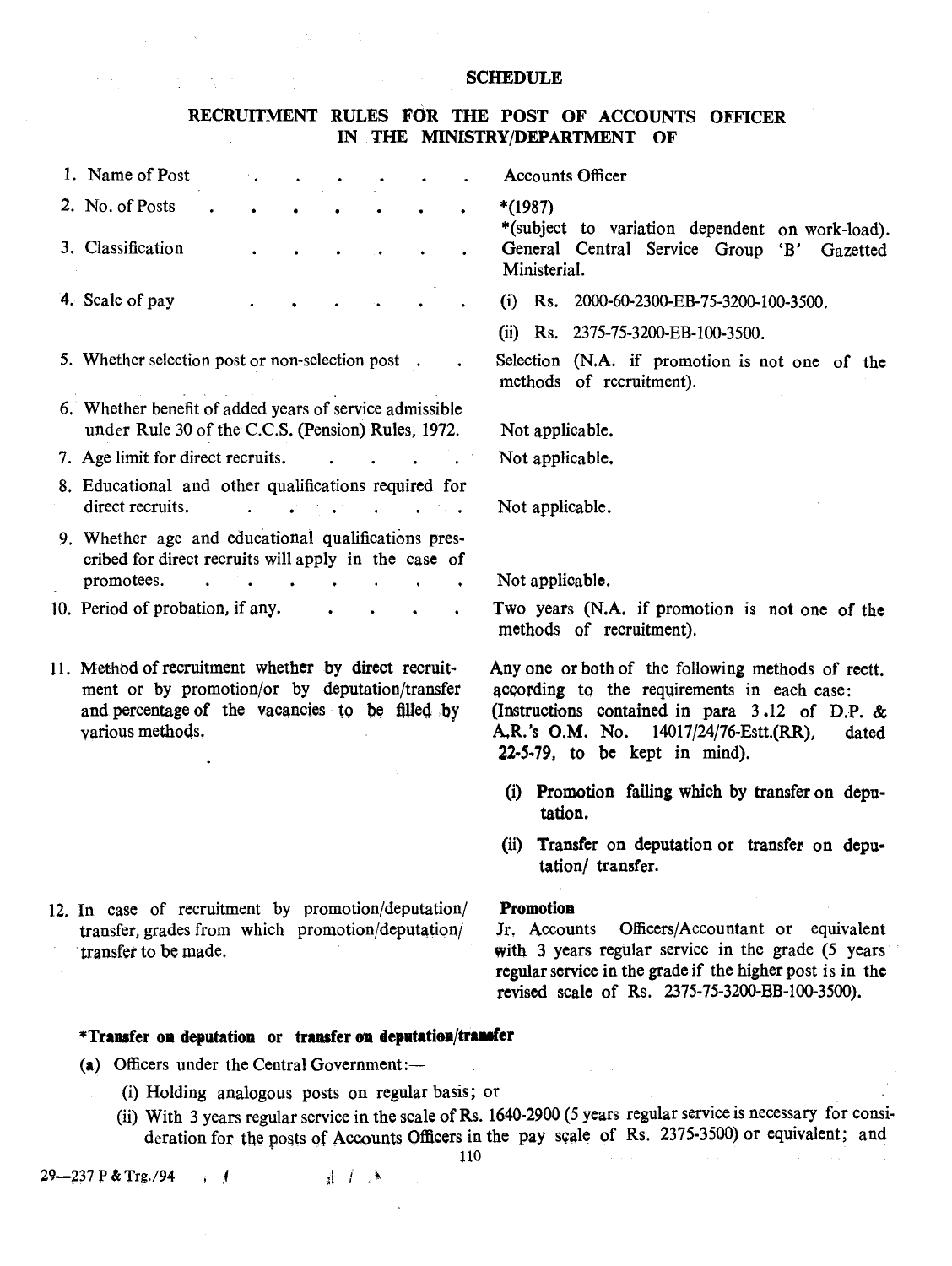- (b) Possessing any one of the following qualifications: $-$ 
	- (i) A pass in the SASor equivalent examination conducted by any of the Organised Accounts Depart. ments of the Central Government;
	- (ii) Successful completion of training in the Cash & Accounts Work in the ISTM or equivalent and experience in Cash, Account8 & Budget Work.

(Period of deputation, including period of deputation in another ex-cadre posts held immediately preceding this appointment in the same or some other organisation/department, shall ordinarily not exceed three years).

#### Group 'B' DPC

(For considering promotion and confirmation if promotion is a method of recruitment *and* for considering confirmation of transferees. In case of appointment by transfer on deputation, entries will be "not applicable)."

A 'Note' as under also to be added if 'transfer'is also a method of recruitment: $-$ 

"Note:—The proceedings of the DPC relating to confirmation shall be sent to the Commission for approval. If however these are not approved by the Commission, a fresh meeting of the DPC to be presided over by the Chairman or a Member of the UPSC shalL be held."

- (i) In case of an Officer being selected for appointment on transfer basis and
- (ii) While amending or relaxing these rules.

\*(amended vide DPT OM No. AB. 14017/39/91-Estt.(RR) dated 25-10-1991).

| Name of Post                                                                          | No. of<br>Post | Clas <sub>5</sub><br>cation                                            | Scale of<br>Pay                      | Whether<br>Selection<br>Post or<br>non-Selec-<br>tion Post | Age limit<br>for direct<br>recruits | Whether<br>benefit<br>of added<br>years of<br>Service<br>admissible<br>under rule<br>30 of the<br>C.C.S.<br>(Pension)<br><b>Rules</b> , 1972 | Educational<br>and other<br>qualifications<br>required for<br>direct recruits. |
|---------------------------------------------------------------------------------------|----------------|------------------------------------------------------------------------|--------------------------------------|------------------------------------------------------------|-------------------------------------|----------------------------------------------------------------------------------------------------------------------------------------------|--------------------------------------------------------------------------------|
|                                                                                       | $\mathbf{2}$   | 3                                                                      | 4                                    | 5                                                          | 6                                   | 7                                                                                                                                            | 8                                                                              |
| Assistant<br><b>Accounts</b><br>Officer/<br><b>Assistant</b><br>Audit Officer<br>etc. | X              | General<br>Central<br>Service<br>Group 'B'<br>Gazetted<br>Ministerial. | Rs. 2000-60-<br>2300-EB-<br>75-3200. | Non-<br>Selection.                                         | N.A.                                | N.A.                                                                                                                                         | N.A.                                                                           |

## RECRUITMENT RULES FOR THE POST OF ASSISTANT ACCOUNTS OFFICER/ ASSISTANT AUDIT OFFICER ETC.

13. If a DPC exists, what is its composition.

14. Circumstances in which UPSC is to be consnlted

in making recruitment.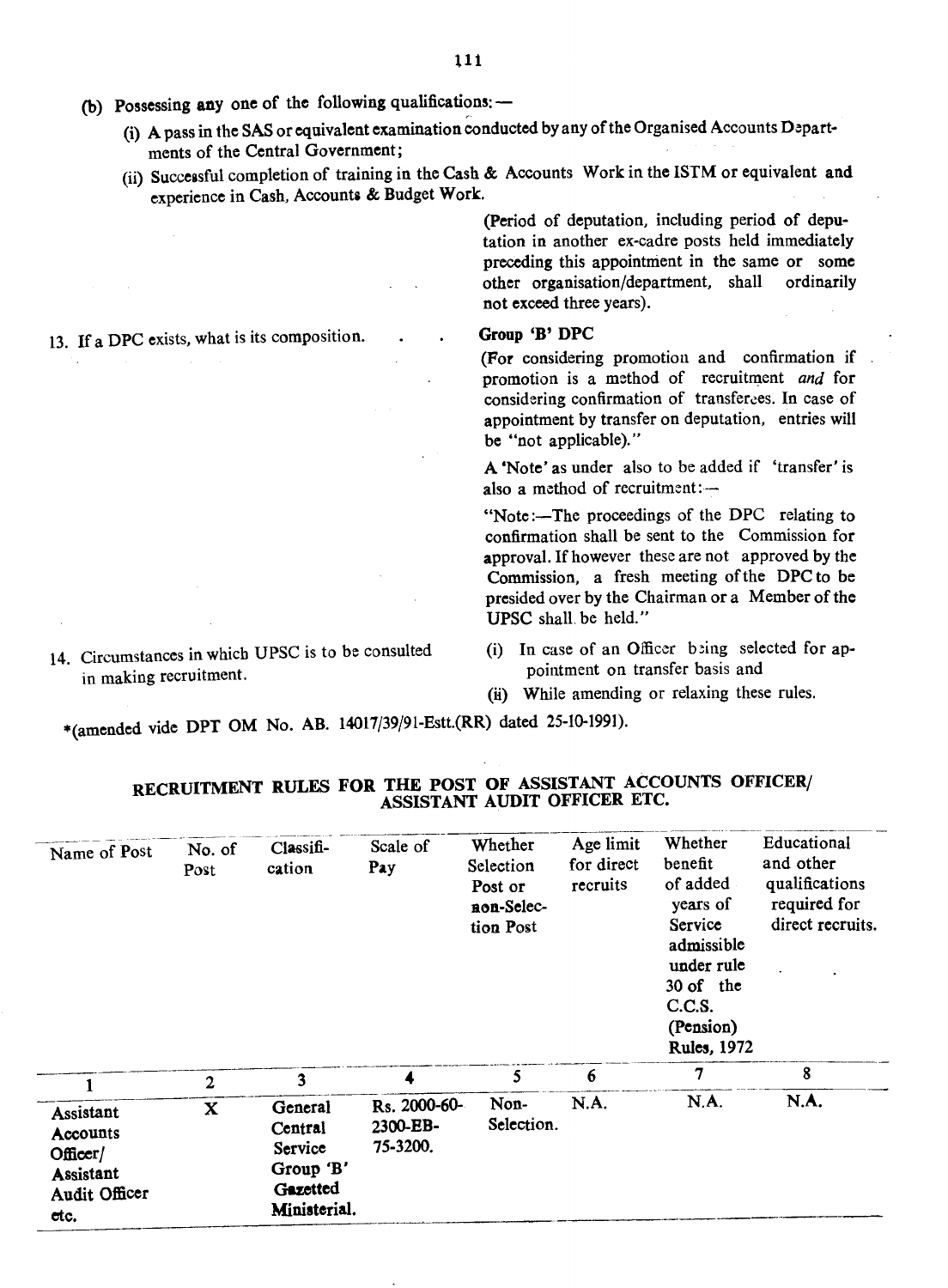| below.                              |                                                                                                                                                                                            |                                                                                                         |                                                                                                                                                                                                                                                                                                         |                                                                                   |
|-------------------------------------|--------------------------------------------------------------------------------------------------------------------------------------------------------------------------------------------|---------------------------------------------------------------------------------------------------------|---------------------------------------------------------------------------------------------------------------------------------------------------------------------------------------------------------------------------------------------------------------------------------------------------------|-----------------------------------------------------------------------------------|
| Period<br>οf<br>probation<br>if any | Method of<br>rectt.<br>Whether by<br>direct<br>rectt. or by<br>promotion or<br>by deputation/<br>transfer $\&$<br>percentage of<br>the vacancies<br>to be filled<br>by various<br>methods. | In case of rectt. by<br>transfer, grades from<br>which promotion/<br>deputation/transfer<br>to be made. | If a DPC exists.<br>what is its<br>composition                                                                                                                                                                                                                                                          | Circumstances<br>in which<br>$U.P.S.C.$ is to<br>be consulted in<br>making rectt. |
| 10                                  | 11                                                                                                                                                                                         | 12                                                                                                      | 13                                                                                                                                                                                                                                                                                                      | 14                                                                                |
| N.A.                                | By promotion                                                                                                                                                                               | <b>Promotion</b><br>Section Officers/Jr.<br>Accounts Officers in<br>the scale of pay of                 | Group 'B'<br><b>DPC</b><br>May be given<br>before notify-<br>ing the recruit-                                                                                                                                                                                                                           | Consultation<br>with the<br>Commission<br>not necessary.                          |
|                                     |                                                                                                                                                                                            |                                                                                                         | X Exact number may be given. A<br>note may be inserted as given<br>"Not more than $80\%$ of the posts<br>sanctioned in the scale of pay<br>of Rs. 1640-2900 will be treated<br>to have been placed in the scale<br>of pay of Rs. 2000-3200 (Functional)<br>Rs. 1640-2900 with<br>2 yrs. regular service | promotion/deputation/<br>ment rules.                                              |

 $\Box$ 

 $\label{eq:2} \frac{1}{\sqrt{2}}\left(\frac{1}{\sqrt{2}}\right)^{2} \left(\frac{1}{\sqrt{2}}\right)^{2} \left(\frac{1}{\sqrt{2}}\right)^{2}$ 

 $\hat{\boldsymbol{\epsilon}}$ 

 $\hat{\mathcal{A}}$ 

 $\label{eq:2} \frac{1}{\sqrt{2}}\int_{0}^{\pi} \frac{1}{\sqrt{2}}\left(\frac{1}{\sqrt{2}}\right)^{2}dx$ 

 $\sim 10^{11}$  .

 $\sim$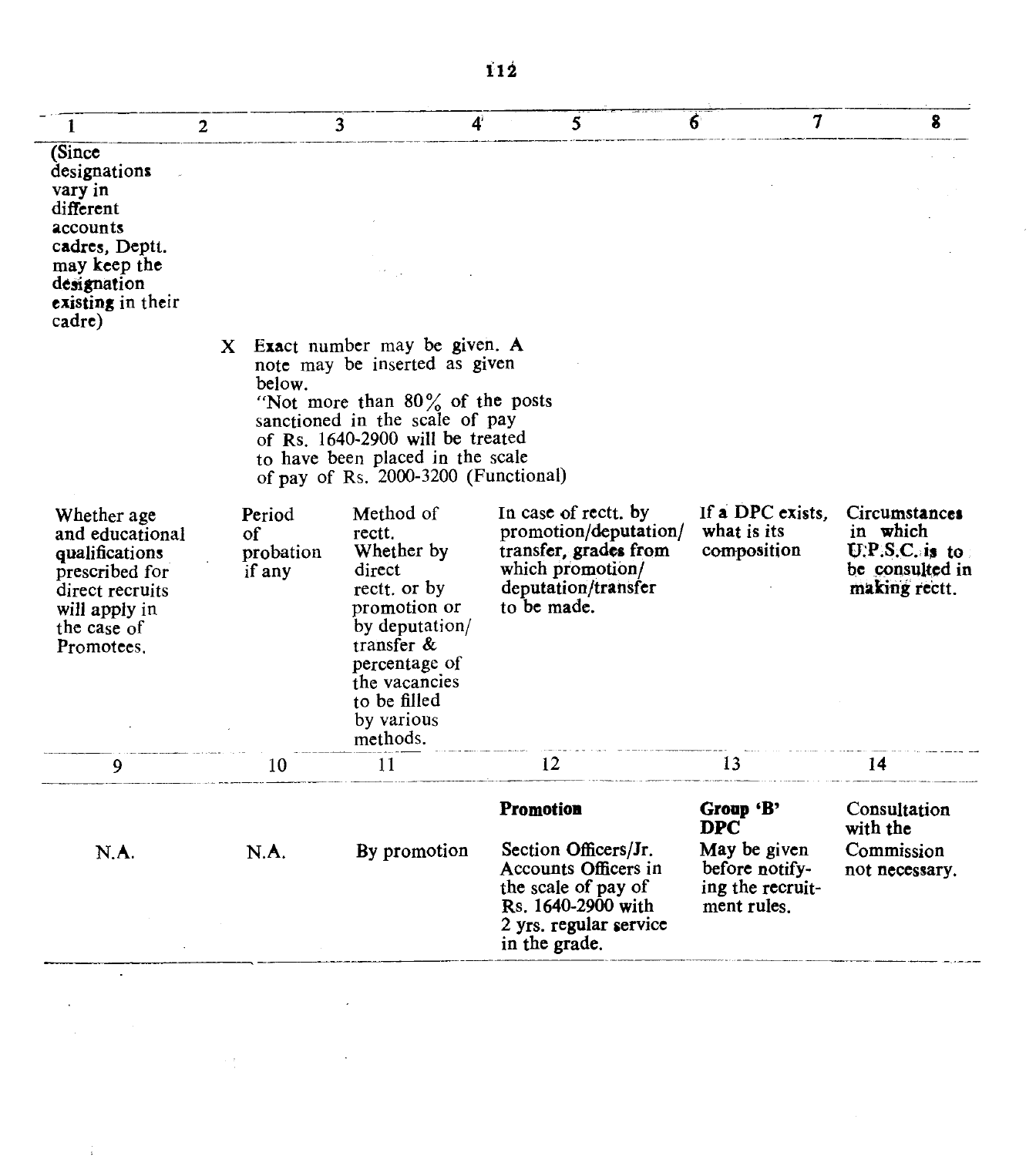#### 113

# Model Recruitment Rules for the post of Junior Accounts Officer/Accountant

- 1. Name of Post 2. No. of Post 3. Classification
- 4. Scale of Pay
- 5. Whether Selection Post or non-selection post
- 6. Age limit for direct recruits.
- 7. Whether benefit of added years of service admissible under Rule 30 of the CCS (Pension) Rules, 1972.  $\mathbf{A}$  $\sim$  $\sim 10^{-1}$  $\sim$  $\sim$   $\sim$
- 8. Educational and other qualifications required for direct recruits.  $\sim$  $\sim$   $\sim$
- 9. Whether age and educational qualifications prescribed for direct recruits will apply in the case of prometees.
- 10. Period of probation, if any
- 11. Method of recruitment whether by direct recruitment or by promotion or by deputation/transfer and percentage of the vacancies to be filled by various methods.
- 12. In case of recruitment by promotion/deputation/ transfer, grades from which promotion/deputation/ transfer to be made.

Junior Accounts Officer/Accountant.

- \*Subject to variation dependent on workload.
	- General Central Service Group 'B' Non-Gazetted.
	- Rs. 1640-60-2600-EB-75-2900.

Selection ("Not Applicable" if promotion is not one of the methods of recruitment).

Not Applicable.

Not Applicable.

Not Applicable.

Not Applicable.

#### 2 years

("Not Applicable" if promotion is not one of the methods of recruitment.

Anyone or both of the following methods of recruitment according to requirement in each case:

- (i) Promotion failing which by transfer on depu tation.
- (ii) Transfer on deputation or transfer on deputation/transfer.

#### Promotion

......(designation of the feeder post) with.....years regular service in the grade.

(To be omitted if promotion is not one of the methods of recruitment).

### Trausfer on deputation/transfer

- A. (a) (i) Assistants of CSS holding the posts on regular basis; or
	- (ii) UDCs of CSCS with 10 years' regular service in the grade; and
	- (b) Who have undergone training in cash and accounts work in the ISTM or equivalent and possess three years' experience of cash, accounts and budget work; failing which,
- **B.** Officers under the Central Govt.:
	- (a) (i) holding analogous posts on regular basis; or
		- (ii) with five years' regular service in posts in the pay scale of Rs. 1400-2300/2600 or equivalent; Or
		- (iii) with ten years' regular service in posts in the pay scale of Rs. 1200-2040 or equivalent; and